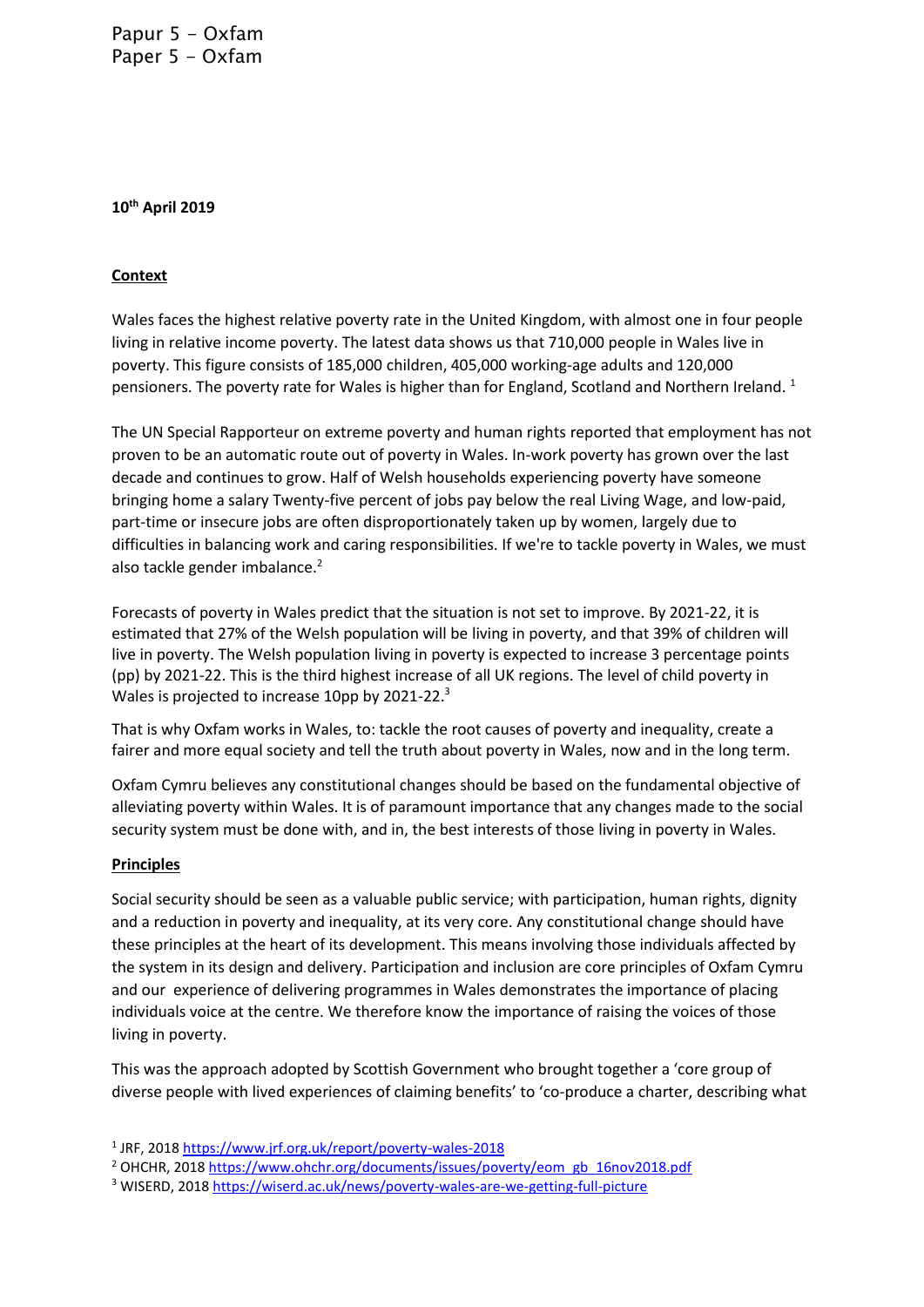

people engaging with the system should expect. Involved too were a plethora of third sector organisations, academics and assorted stakeholders.' By ensuring the charter was people led not just created 'alongside' service users; the Scottish Government not only recognised the importance of dignity and respect, but rooted lived experience at the core of the design and delivery of the Charter. This ensured a focus beyond economic growth and took into account the foundations individuals needed to build a life free from poverty. Any constitutional change which takes place here in Wales must also adopt these principles. 4

# **Lessons learnt from Scotland and practical considerations**

Whilst Wales can learn from the principled approach of Scotland, we must also examine how this has translated into policy implementation.

**Capacity and skills:** Implementing the new financial and social security powers has been a large and complex operation. A considerable amount of work has been required to develop the 'capacity and capability' necessary to implement the necessary changes whilst simultaneously delivering on its existing responsibilities; all within a context of Brexit. Indeed, approximately '110 staff' have been moved from other Scottish Government departments in order to meet the capacity need. Whilst steps were taken to assess workforce capacity this has still placed additional strain and pressure across a multitude of government departments. It is anticipated that the issue of workforce capacity will only increase given the government 'expects the new social security agency to employ at least 1,500 people when fully operational.<sup>'5</sup> As a result, the government is currently developing a five year workforce model to plan for how it will deliver on its existing and new responsibilities given the lack of appropriately skilled staff. The staff capacity pressures that have been experienced by Scottish Government are almost certain to also be experienced by Welsh Government should a similar model be applied. Particularly given the Scottish Government has significantly more civil servants at 15,960 than the Welsh Government who have just 5,290. Welsh Government must therefore consider carefully and comprehensively how it would meet the required staff and skills gap whilst continuing to meet its current responsibilities.

## **Fiscal risks and opportunities**

Within Scotland a new role of Director General Scottish Exchequer was created with responsibility for fiscal policy and financial sustainability. Governance and organisational arrangements have had to be quickly created and implemented in order to manage the new risks and opportunities within the Scottish budget. Under the new fiscal framework, the UK Government contributes £200 million to the costs of implementing the new powers, however, it is not clear how much total implementation and delivery will cost. This means that any excess will have to be funded from the wider Scottish budget. Work is still ongoing to ensure the budgeting, financial monitoring and reporting processes are fully transparent in order to improve planning and decision making. The Welsh Government must therefore think carefully about its budget allocation and the potential impact and reduction this could cause to other elements of the Welsh Government budget. The Welsh Government would also need to consider transparent monitoring arrangements and how they would be created and implemented to ensure effective scrutiny.

<sup>&</sup>lt;sup>4</sup> Fabian Society, 2019<https://fabians.org.uk/breaking-ground/>

<sup>&</sup>lt;sup>5</sup> Auditor General, 2018 [http://www.audit-](http://www.audit-scotland.gov.uk/uploads/docs/report/2018/nr_180328_managing_scotland_acts.pdf)

[scotland.gov.uk/uploads/docs/report/2018/nr\\_180328\\_managing\\_scotland\\_acts.pdf](http://www.audit-scotland.gov.uk/uploads/docs/report/2018/nr_180328_managing_scotland_acts.pdf)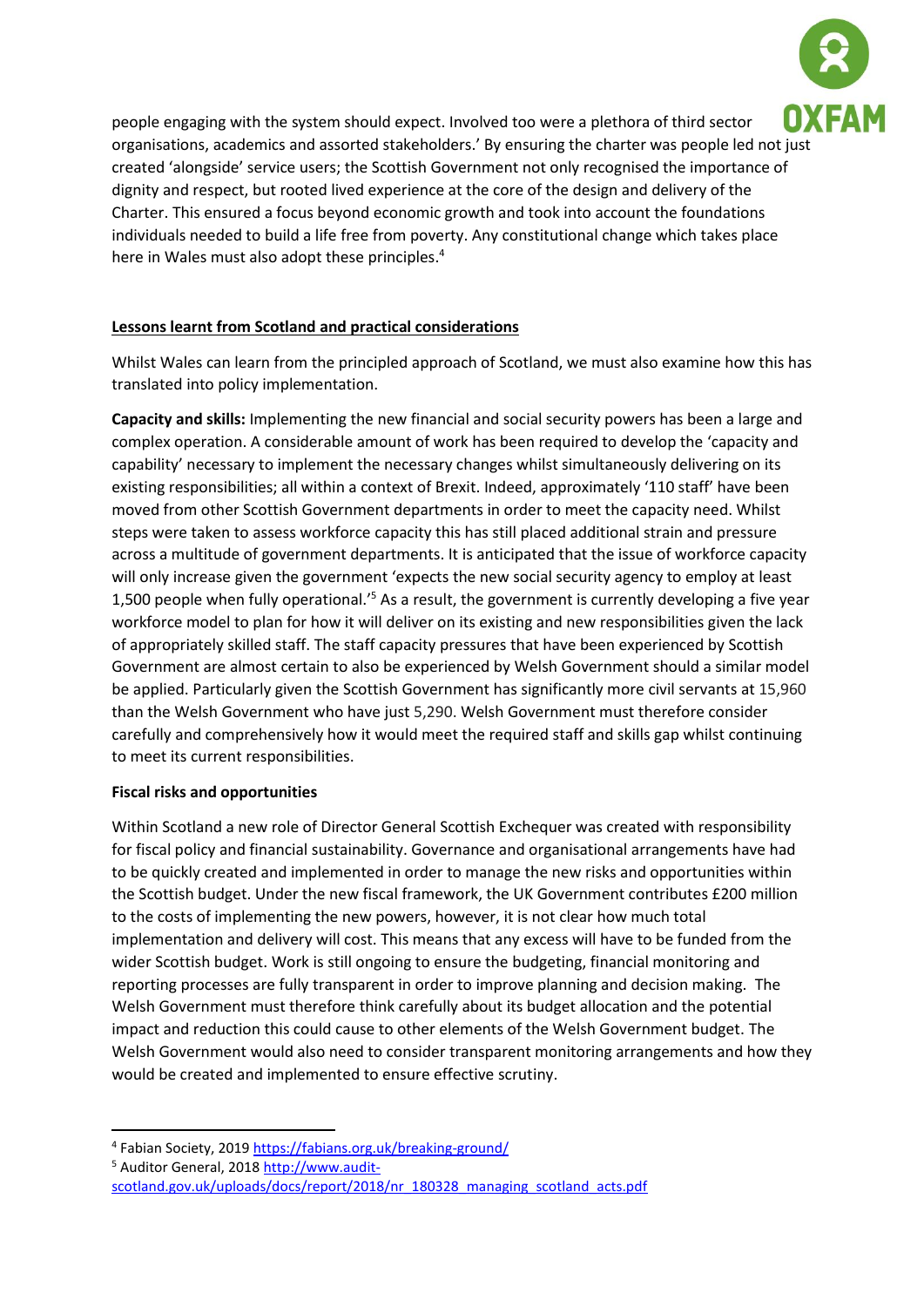

**Key relationships:** It has been recognised that central to the smooth implantation and operation of the new powers in Scotland has been the effective working relationships at an official level with UK Government bodies, such as the DWP and HMRC.

Within Wales, Oxfam delivers a successful programme with the DWP using our Sustainable Livelihoods Approach.

The SLA is a method of understanding the experiences of people living in poverty and of analysing and changing the lives of people living in poverty and disadvantage. It is a participatory approach based on the recognition that all people have abilities and assets that can be developed to help them improve their lives.

Oxfam has long been using the Sustainable Livelihoods Approach in its work to combat economic disadvantage globally and in the UK. This approach assesses and addresses all of the assets that people have, alongside the barriers that they are facing, to give a much fuller picture of a person's situation. This means it is particularly suited to addressing women's disadvantage, as women often face a wider range of barriers. It looks at:

- Human assets e.g. skills, knowledge and physical and mental strengths
- Social assets e.g. friendships, family, neighbours and networks
- Physical assets e.g. housing, transport, white goods, a computer, a smart phone
- Public assets e.g. community centres, libraries, involvement in community activities
- Financial assets e.g. income, savings, credit facilities, etc.

Between 2012 and 2016, Oxfam Cymru delivered the Building Livelihoods and Strengthening Communities in Wales6 project (hereafter 'Livelihoods Project') which piloted the use of the Sustainable Livelihoods Approach (SLA) working with different groups experiencing poverty and marginalisation. The Livelihoods Project activities included working with participants in a range of ways including: one-to-one support and guidance (with the SLA tools used as a starting point with); peer mentoring courses (to provide participants with the skills to enable them to support others); training courses and workshops (with many participants welcoming the opportunity to receive accreditation following completion of a course - some gained employment as a result of training provided, for example being able to renew licences required to work on specific machinery); excursions (opportunities for participants to visit places locally and further afield, aiming at broaden their horizons); volunteering; and other group activities. A Value Analysis of the Livelihoods Project was undertaken, and was able to demonstrate a social return on investment of £4.43 for every £1 spent The SLA can be scaled up to deliver improved health and employment outcomes for people. The SLA was used during the Livelihoods Project, which benefited over 1000 participants, and partnered with nine organisations<sup>9</sup> who worked with individuals who are part of different marginalised groups in society, including people with physical and / or learning disabilities; young

<sup>6</sup> Auditor General, 2018 [http://www.audit](http://www.audit-scotland.gov.uk/uploads/docs/report/2018/nr_180328_managing_scotland_acts.pdf)[scotland.gov.uk/uploads/docs/report/2018/nr\\_180328\\_managing\\_scotland\\_acts.pdf](http://www.audit-scotland.gov.uk/uploads/docs/report/2018/nr_180328_managing_scotland_acts.pdf)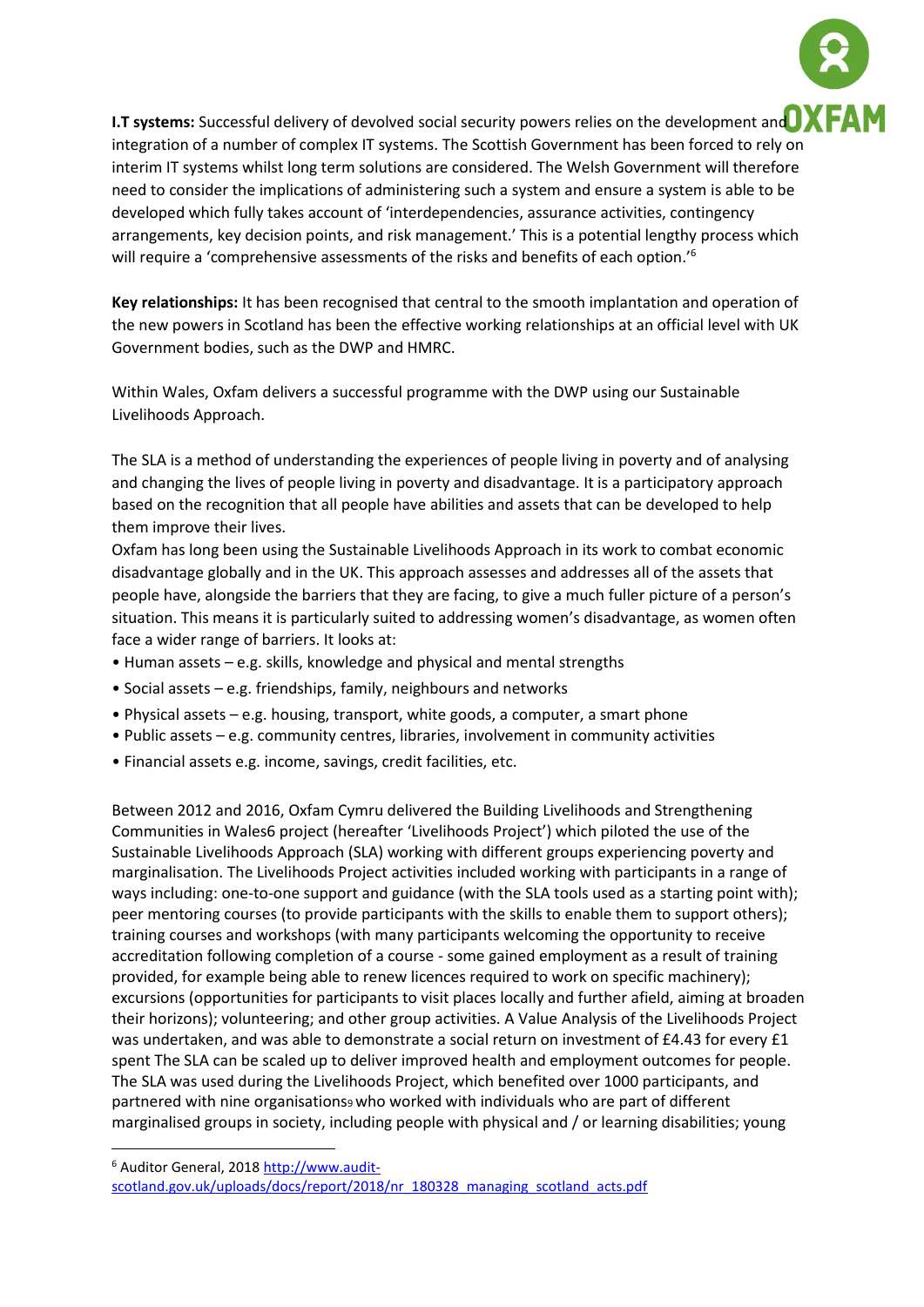

families, single parents and those with mental or physical health issues; geographically isolated and  $\bf{XFA}$ long term unemployed people; families with primary school age children; people from black and minority ethnic (BME) communities; young people not in education, employment or training (NEETs); older people refugees and asylum seekers; and people at risk of homelessness. One of the main project outcomes was that 'Marginalised people will develop skills and build confidence to improve their livelihoods and life chances'. The external evaluation, conducted by Arad, showed that all participants and project workers interviewed believed there had been many and varied opportunities to develop skills. In many cases, the type of impact included 'hard' outcomes' such as skills improved through certified training (for example, manual handling and first aid), but also those 'softer' impacts relating to raised confidence and career aspirations amongst participants. There was recognition that, in many cases, the support provided through the project had acted as the very first step towards obtaining employment and had the effect of helping breakdown whatever barrier participants had in taking part more fully in training or employment or in their community. The external evaluation also identified synergy between the various types of impact the project had, for instance, a participant may have been supported into an employment or training opportunity, but often this would be accompanied by an increase in confidence or higher self esteem generally, increased awareness of where to seek help should problems arise, better time keeping, and a network of others to share experiences.

The Livelihoods Project comprised a diverse mix of projects and activities. The main commonality across the partners was the use of the SLA, as well an emphasis on providing intensive support, a flexible budget, the development of peer mentors, and the fact that the projects are targeted at certain groups.

The evidence stemming from Oxfam Cymru's programme work shows that that key to supporting people back into work, and helping them sustain that employment, is taking a holistic approach – not only to the individual, but to their family and wider situation. An individual starting a new job may have knock-on implications for other family members, for example, tax credits may be affected, those who require care may need their situation reconsidered, and so on. It is often the case that an individual may face multiple barriers to employment – not only their own health and wellbeing, but that of their dependents. Key for many individuals is building confidence and self-esteem, in parallel to any skills development or training they may need. If an individual has been out of employment for many years, starting employment may be a huge cultural shift for them.

We are currently training Jobcentre staff in the SLA approach in Wales, enabling them to better understand people's situations and how they relate to finding and staying in work; understand the factors that create social exclusion and poverty and the impact that has on people's lives; increase awareness of both personal and organisational values, attitudes and behaviours which impact on frontline delivery; and consider the benefits of a holistic approach to support service users. The SLA toolkit provides the practical tools needed to help people address their issues in an effective and sustainable manner. The participatory approach is based on the recognition that all people have abilities and assets that can be developed to help them improve their lives.

Oxfam Cymru's hypothesis for the project is that a service that understands the lived experiences of its users will be better placed to provide solutions and support befitting their needs, thereby reducing the need for sanctions and enhancing the ability of service users to find and stay in work, and thereby to build more sustainable livelihoods.

An independent evaluation of the first stage of this partnership to date has shown the social return on investment is estimated at £5.31 for every £1 spent

Anecdotal evidence also shows positive feedback from JCP staff using the SLA Toolkit, and comments in the initial feedback collected from JobCentre Plus staff have included: "I will be using these tools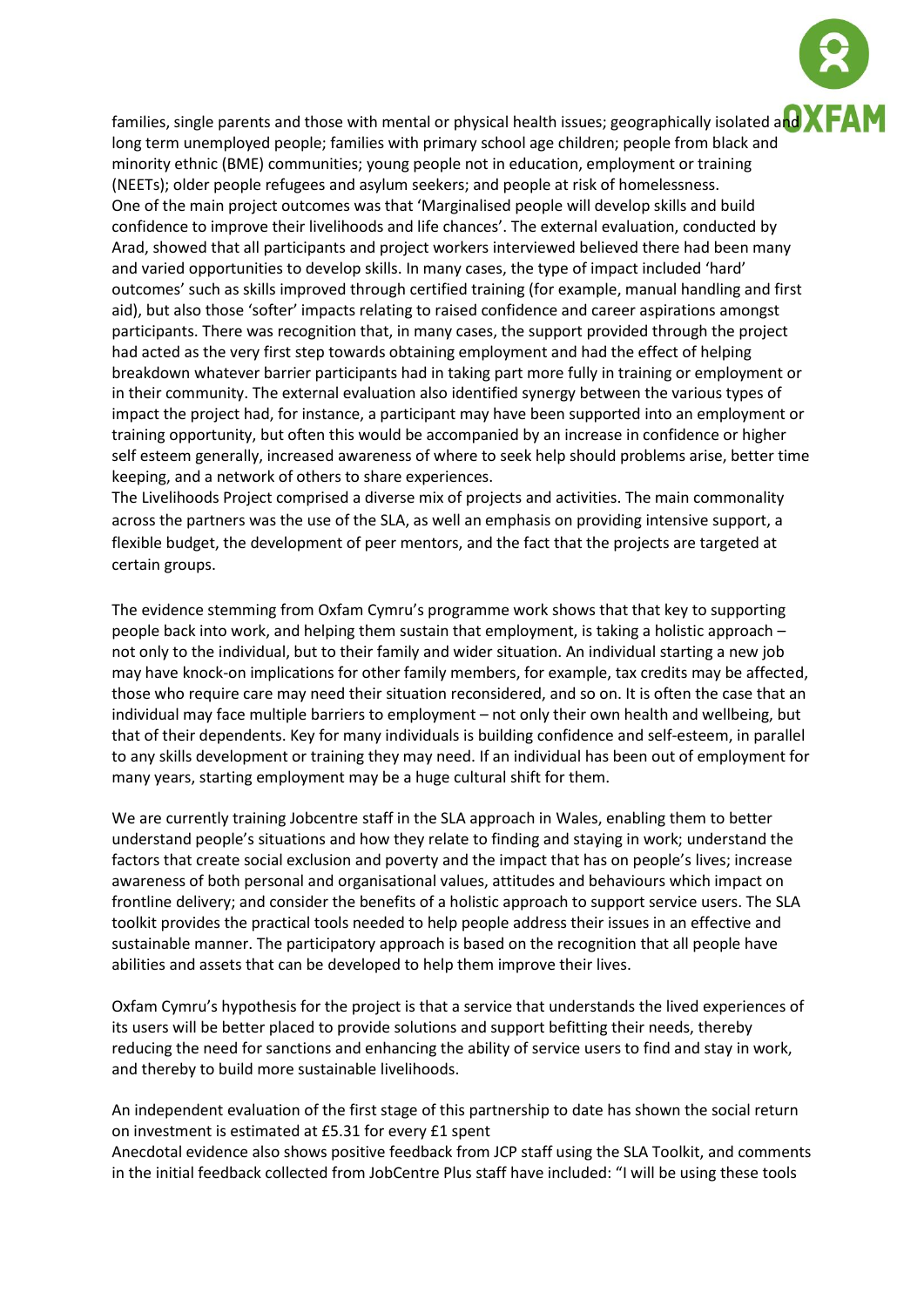

in our peer support job club. I will also build this into my supporting claimants 45+ and with healt $\blacksquare$ condition Action Plans"; "All tools will be useful. Looking to develop more peer support groups and these tools will help develop sessions / delivery"; "[the tools] are extremely helpful in helping build a rapport and breaking down barriers"; "[the tools] help to build an individual's life picture, to provide the correct support either by myself or able to signpost. To build a picture of what is positive for the individuals"; and "I believe [the tools] are a pathway to developing my role as a work coach. Being in the community it will be knowing my customer and making sure the tool is relevant to them

The SLA approach should be used more widely across the DWP, across government, and in other third sector organisations and be considered in the development and delivery of any new system in Wales. Many organisations, including individual government departments and other public sector institutions, look to address particular disadvantages – whether that's homelessness, unemployment, lack of childcare, etc. They will often not have the capacity to address other disadvantages, and will instead refer or signpost individuals to other services. The Sustainable Livelihoods Approach provides a framework for understanding all of the assets and barriers a person faces, regardless of where the individual initially receives support, and makes partnership working between organisations substantially easier.

Working with the DWP on this project has led to a positive working relationship between the two organisations. This draws parallels to the experiences of the Scottish Government. Welsh Government would therefore need to invest the time and resource into cultivating or sustaining effective working relationships with the DWP and HMRC if a devolved system was to prove effective in Wales.<sup>7</sup>

# **Options for different forms of devolution**

In addition to the practical learning from Scotland, there are other questions to consider. For example, clarity over what exactly is captured when discussing devolution of social security, are we discussing policy or simply delivery? If Housing Benefit is devolved will it result in greater borrowing powers to finance house building programme? If Housing Benefit is devolved but others are not, what is the impact on Universal Credit and the Benefit Cap?

To tackle poverty and inequality, we require different policies in relation to social protection, taxation and work.

# *1) Sanctions*

**.** 

Since 2010, the scope and severity of benefit sanctions has been at the centre of the politics of welfare reform <sup>8</sup> Across the UK there is evidence of sanctions leading to hunger and hardship; it has also shown to be an ineffective tool in getting people back into work. Sanctions have also been found to drive negative personal, financial and health impacts. This system is locking people into poverty and destitution. A more humane system is needed whether that is in Wales or the UK. The JRF recommend two broad changes:

• Introduce a phased approach with a series of steps before financial sanctions are imposed. This should include warnings when people are likely to breach conditions rather than going

<sup>7</sup> Oxfam's Contribution to the Government Equalities Office's Gender Equality and Economic Empowerment Strategy Call for Evidence – March 2019

<sup>&</sup>lt;sup>8</sup> JRF, 2019, <https://www.jrf.org.uk/blog/sanctions-going-too-far-causing-destitution>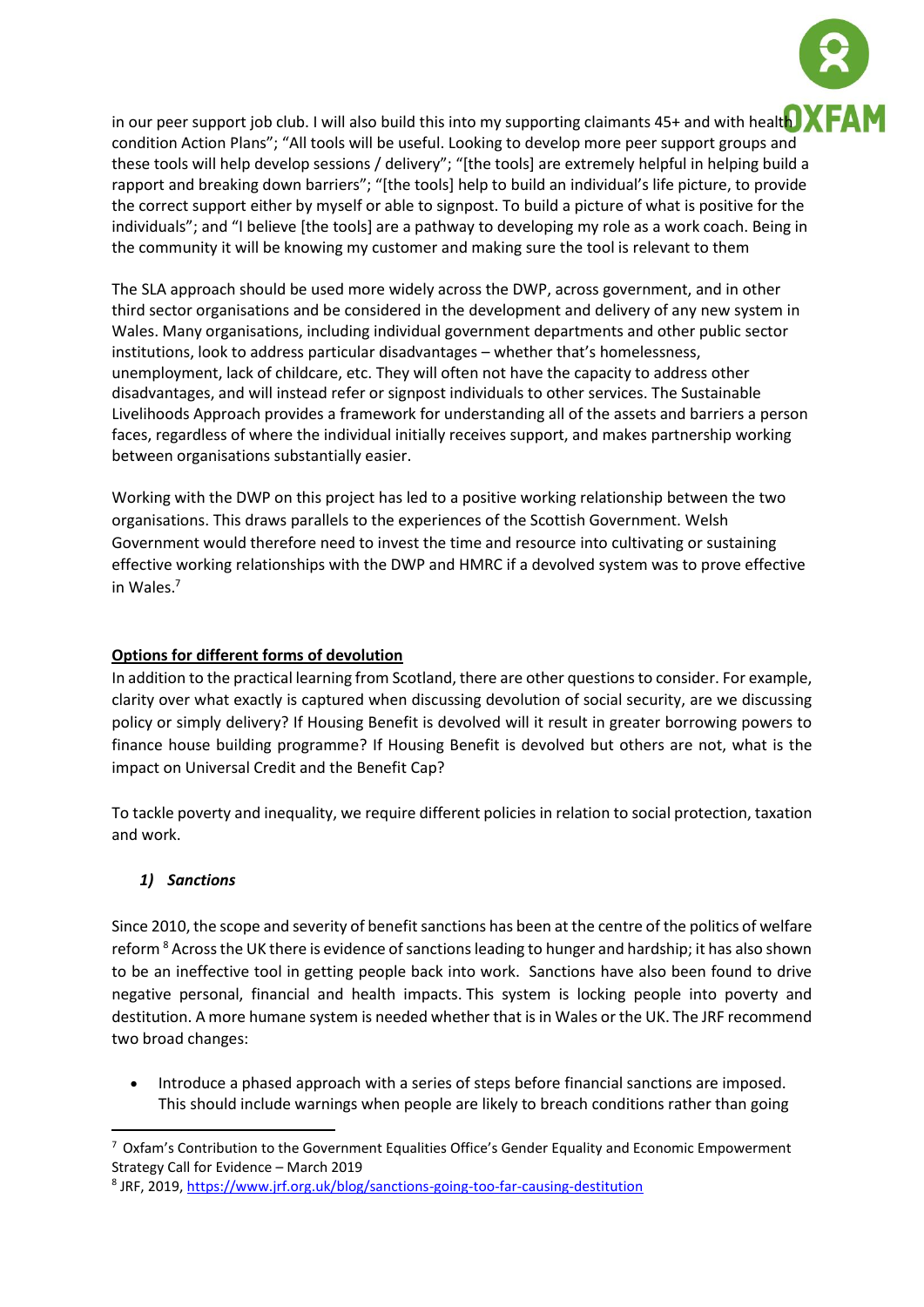

straight to a financial sanction, with non-financial sanctions tried first, such as more frequent signing-on.

• Reduce financial penalties so people are not left destitute. For claimants of JSA, sanctioning can result in the complete withdrawal of benefits for 13 weeks or even up to three years. Most poorer households have no savings to fall back on in such situations. Sanctions, and the level of benefits in the first place, risk leaving people destitute.

Wherever social protection powers lie, there is a need to build a social safety net fit for the  $21<sup>st</sup>$ Century. Part of this should involve an urgent review of policy and practice of applying sanctions.

# *2) Devolution of Universal Credit policy*

Universal Credit continues to impact upon in-work poverty. Universal Credit is not the same policy it was when it was introduced in 2012. There have been at least 57 separate changes and cuts to working age benefits since 2010, and this has had an impact on how much low income working households now receive. If this policy was to be devolved, Welsh Government could look at the following significant issues within the current policy: benefit rates; changes to eligibility such as the two-child limit; changes to the work allowance, taper rates and the way in which Universal Credit interacts with non-traditional forms of employment and fluctuating hours.

In April 2016, work allowances reduced from £222 to £192 per month for families with children who rent, and from £536 to £397 for those who do not rent. Work allowances were removed altogether for non-disabled adults without children, meaning benefits reduce as soon as they begin to earn. What this means is that low income households affected, do not begin to see the financial rewards of working until they are earning much more. This impacts on work incentives, but also has a significant impact on the numbers of people in in-work poverty.<sup>9</sup>

Oxfam's Future Skills and Skills for Life programme operates in multiple locations across the UK and has found that many of the participants were keen to work, but in some cases were concerned that their financial situation would not improve when they did find work: "When it comes to jobs, I worked all my finances out and I have to get [a job]… but any job I have looked at is just not going to match what I need" (Future Skills participant, unemployed on disability benefits talking about her current financial situation)

Skills for Life aims to help individuals overcome these barriers 'I've enjoyed being a part of something so great. Bringing women together who share similar barriers to getting in work and similar hopes and dreams and watching all of us achieve our dreams and continuing to.' (Welsh Skills for Life participant). However, fundamental structural concerns with the way in which the policy operates prevail.

This can be seen in interaction between Universal Credit and non-traditional forms of employment which can exacerbate in-work poverty. For example, if someone has fluctuating hours, their Universal Credit will fluctuate too, but because it is paid in retrospect, someone could experience an increase one month with very little to live on during other months. Similarly, if someone is paid weekly rather than monthly, and there are five weeks in a month, their income that month may

<sup>9</sup> Oxfam Scotland response to the Smith Commission, 17 October 2014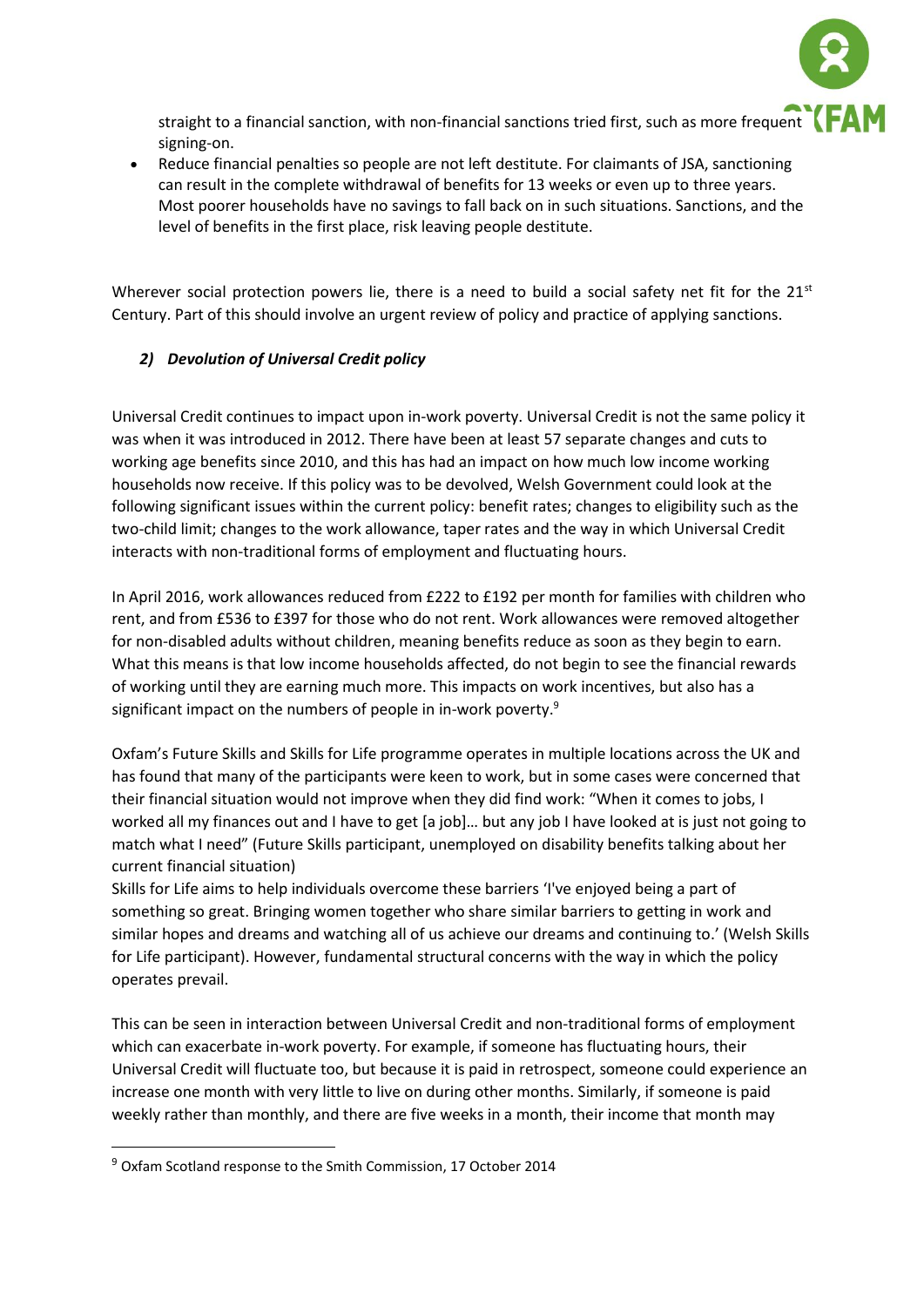bring them over the entitlement threshold, meaning their Universal Credit claim is automatically **OXFAM** closed and they must make a new claim the following month.

The 'In-work progression' aspect of Universal Credit policy is also problematic as it places a requirement on claimants to seek to increase their hours and earnings up to 35 hours a week, whether or not they are already in part-time work. Progression is fundamental in ensuring that work acts as a route out of poverty, but Oxfam has concerns around how in-work progression policy has been conceptualised and implemented. There has been with insufficient recognition of the different experiences of men and women in the labour market, not least how caring responsibilities interact with employment. In-work progression policy fails to recognise women's unpaid care and domestic work as work, in and of itself, and as valuable economic activity that contributes to society. Oxfam research highlights growing evidence that governments and economies could benefit substantially from recognising unpaid care as a key policy concern, and from increasing investments to support households meet their unpaid care responsibilities.

### *3) Taxation*

The Welsh Government has limited tax-raising powers. It can raise some small taxes directly, but the bulk of its revenue comes from the UK Treasury, as a 'block grant' whose distribution across devolved responsibilities is determined in the Welsh budget. But the balance is shifting: around 20% of the Welsh budget will be raised from devolved taxes in 2019-20. When locally raised Council Tax is included, around £5 billion of devolved and local Government spending in Wales will be funded by Welsh-controlled taxes. This is an opportune time for Welsh Government to develop the use of tools for analysing the gender impact of taxation decisions and address shortfalls in the budget process. Gender budgeting is an effective tool that shows how decisions affect people differently, thus helping governments allocate resources more fairly and efficiently and advance gender equality. In its Tax Policy Framework54 the Welsh Government states that it '*will use the tax system to promote fairness and economic growth'* and that Welsh taxes should '*raise revenue to fund publicservices as fairly as possible*'. This approach should be applied to all its decisions about taxation and spending, not just its recently devolved powers to set some small new taxes and the limited Welsh income tax. Tax systems and tax rules can have different impacts on women and men. So-called genderneutral taxation – which appears to be the approach adopted by Welsh Government – can actually undermine women's economic security.

A deliberately progressive tax system can have a positive effect

The UK income tax system is broadly progressive, i.e. as people move into higher income groups they pay an increasing share of gross household income in income tax. The opposite is true for council tax, even after including council tax reductions: people on low incomes pay a higher proportion of their household disposable income in council tax than those who have higher incomes. As there are more women in lower income groups<sub>56</sub> a more progressive council tax would benefit them. Council Tax levels have risen faster in Wales than in Scotland or England over the past decade<sub>57</sub>, increasing the burden on lower income households, though also easing cuts to local services. Welsh Government has provided local authorities with funding to maintain the Council Tax Reduction Schemess, which is likely to have benefitted women in poorer householdsss. The discounts for carers may also benefit more women. Welsh Government has committed to making Council Tax fairer and can set policy. But local authorities set the Council Tax levels, although this is in response to Welsh budget allocations. Budgets are about making choices with limited resources. Gender budgeting, or gender-sensitive budgeting, allows governments to promote equality by considering a budget›s differing impacts on the sexes as well as setting goals or targets for equality and allocating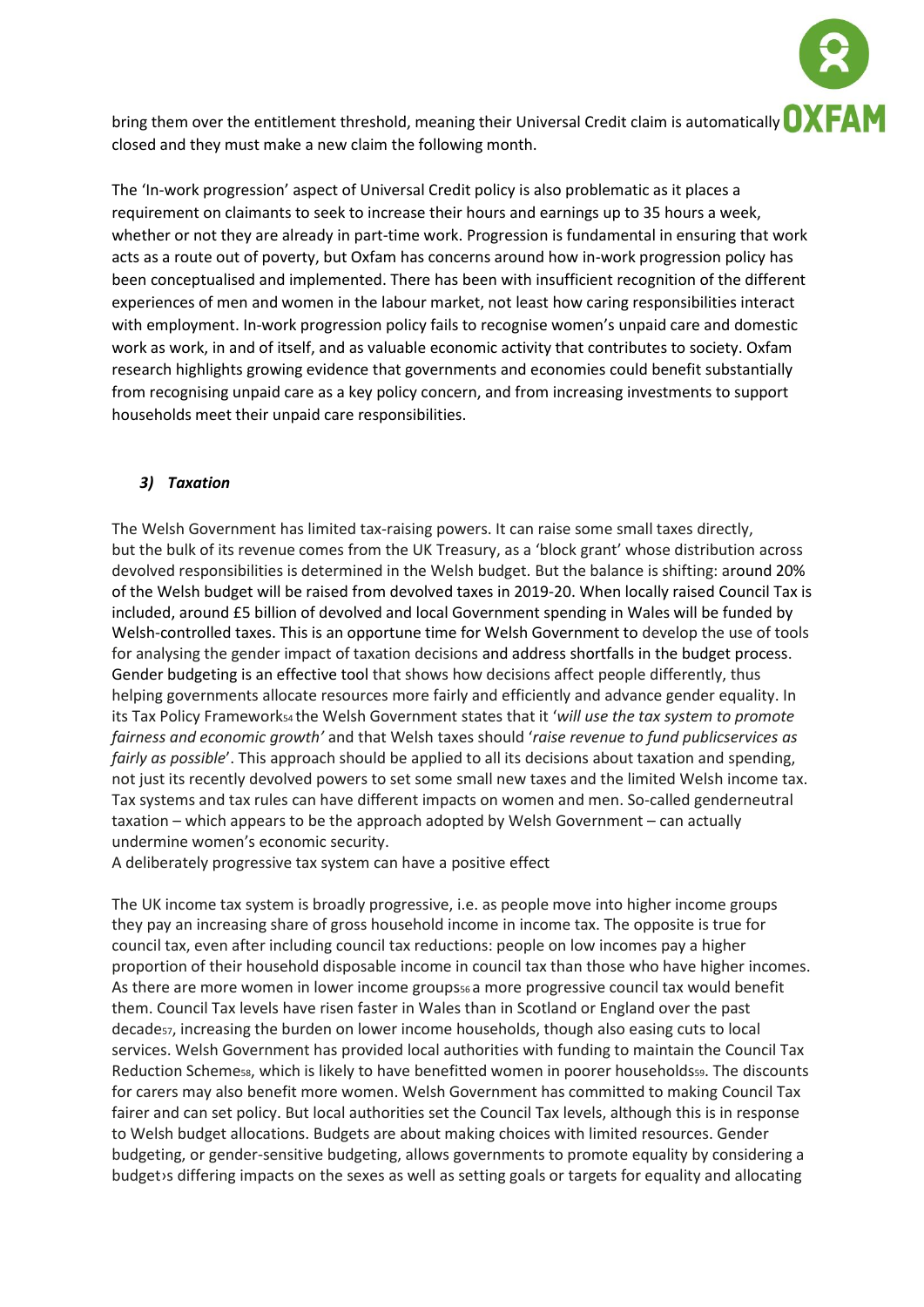

funds to support those goals. An Equality Impact Assessment of Welsh budgets is carried out annually but anecdotal evidence suggests this takes place at the end of the budget process to show compliance rather than at an early stage to inform decisions. This approach acts as a barrier to effective cross-government working on gender equality. A more proactive approach would be to outline how all Welsh Government spending is being used to advance equality.

## **Welsh Government should:**

• Introduce gender budgeting to help determine spending;

• Use its policy-making powers to introduce a progressive Council Tax system;

• Carry out an Equality Impact Assessment of Welsh budgets at an early stage of the budget process to inform decisions;

• Develop tools for analysing the impact of the new Welsh income tax and other taxation decisions on women in Wales.

In addition, a recent report by Oxfam found that billionaire fortunes increased by 12 percent last year – or \$2.5 billion a day - while the 3.8 billion people who make up the poorest half of humanity saw their wealth decline by 11 percent. This combined with the billions of pounds lost in tax avoidance and evasion in the UK annually must be tackled.

Oxfam believes tax avoidance should be tackled through the pursuit of tax havens, offshore earnings and the closing of loopholes which allow avoidance. Business support, corporate social responsibility awards and government plaudits should be contingent on companies meeting their tax obligations.

As well as funding public services, tax can be used to create the kind of society we want. Shifting the tax base so that entities undermining the collective good pay more e.g those businesses not providing decent work and entities contributing to environmental and social sustainability e.g those who invest locally, have a lightened tax load. One example of this is, a financial transaction tax. Wealth and land value taxes should also be explored. We need to introduce a system which enforces collection, redistributes wealth and promotes positive behaviour. <sup>10</sup>

## *4) Economic Development: promoting good quality, satisfying, secure and suitable work*

In order for work to be a route out of poverty, workers must be paid at least the real Living Wage. More than a fifth of workers in Wales are earning less than this rate. More women than men are living in poverty, and we know that women are more likely than men to be paid less than the real Living Wage. Women are consistently over represented in low paid, part time, insecure and temporary work. Paying the real Living Wage is a tangible, important way to help lift people out of poverty. The Welsh Government can do more to ensure all public services, local government and private sector organisations pay the Living Wage. Oxfam is working to tackle poverty wherever we find it, and having more people paid the real Living Wage is an important step in tackling poverty in Wales. Work can only offer an effective route out of poverty if the income available is enough to cover the basic cost of living. It is not right that working families are choosing between heating and eating.

In-work poverty is partly a result of low-pay, but it is also due to other factors, including job insecurity and the lack of enough regular or predictable hours. It is therefore important to avoid viewing increasing hourly wages as the only solution. In-work poverty is also a deeply gendered issue, as women and men experience poverty and routes out of poverty differently. There is more that can be done by employers to demonstrate responsible practice including sharing work. This would involve changes to be made by Welsh Government in terms of regulation and renumeration at a policy level. Existing commitments on fair work should be maintained and, where possible,

<sup>10</sup> Oxfam Scotland response to the Smith Commission, 17 October 2014